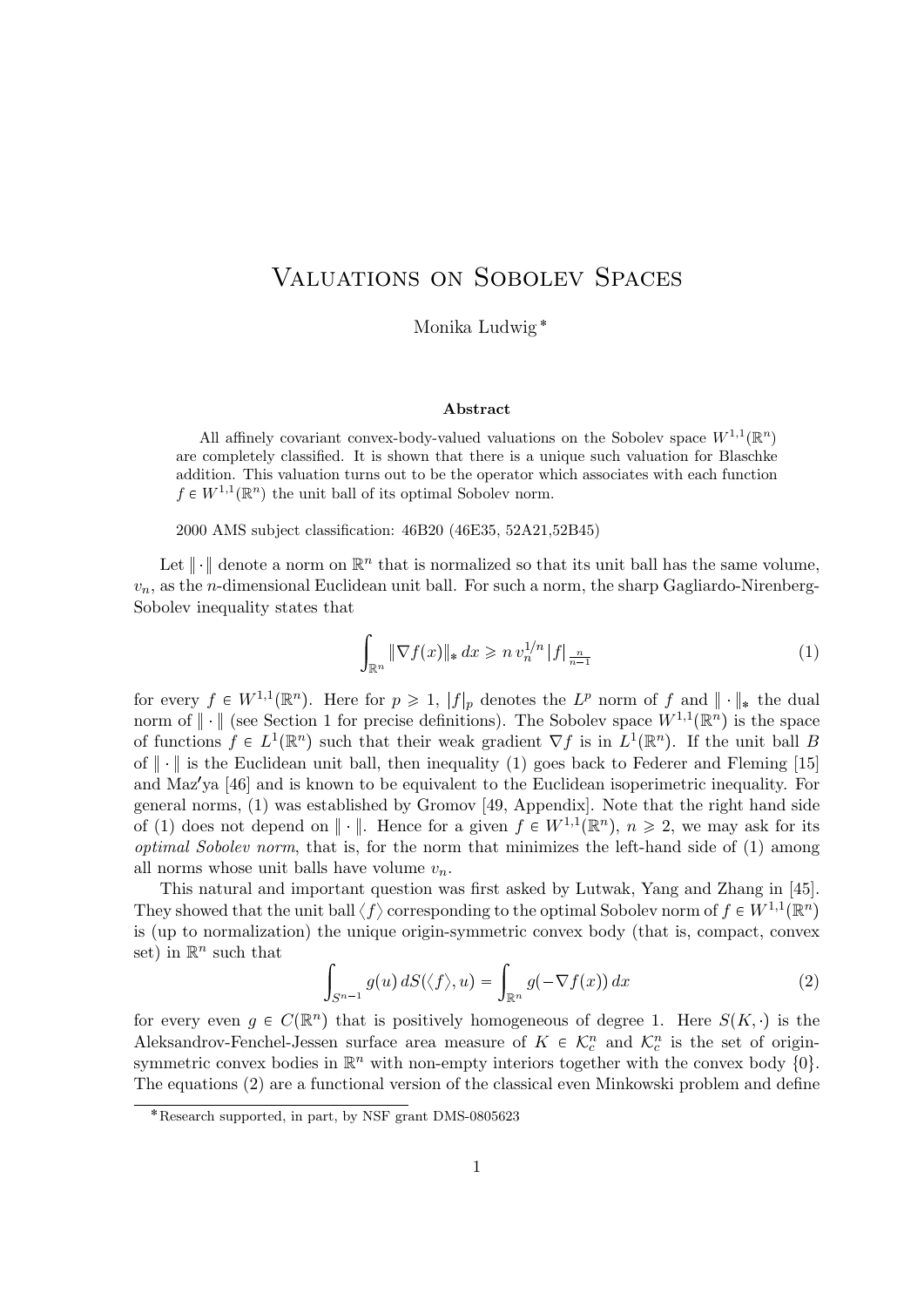an operator  $\langle \cdot \rangle : W^{1,1}(\mathbb{R}^n) \to \mathcal{K}_c^n$  which associates with each  $f \in W^{1,1}(\mathbb{R}^n)$  its *optimal Sobolet* body  $\langle f \rangle$ . Thus (2) provides a second description of the optimal Sobolev norm. Lutwak, Yang and Zhang [45] showed that the optimal Sobolev body corresponds also to the optimal norm in a family of sharp Gagliardo-Nirenberg inequalities recently established by Cordero, Nazaret, and Villani [14]. Moreover, the optimal Sobolev body has proved to be critical in recent results on affine isoperimetric inequalities (see [13, 24, 40, 44, 45, 59, 60]).

Using valuations on Sobolev spaces, we obtain a new and totally different description of the operator  $f \mapsto \langle f \rangle$ . A function z defined on a lattice  $(\mathcal{L}, \vee, \wedge)$  and taking values in an abelian semigroup is called a valuation if

$$
z(f \vee g) + z(f \wedge g) = z(f) + z(g) \tag{3}
$$

for all  $f, g \in \mathcal{L}$ . A function z defined on some subset M of  $\mathcal L$  is called a valuation on M if (3) holds whenever  $f, g, f \vee g, f \wedge g \in \mathcal{M}$ .

Investigations of valuations on convex bodies  $(\mathcal{K}^n, \cup, \cap)$  have been an active and prominent part of mathematics ever since Dehn's solution of Hilbert's Third Problem in 1900. Blaschke obtained the first classification of real-valued valuations on convex bodies that are  $SL(n)$ invariant in the 1930s. This was greatly extended by Hadwiger in his famous classification of continuous, rigid motion invariant valuations and characterization of elementary mixed volumes. See [25, 30, 47, 48] for information on the classical theory of valuations on convex bodies and [1–5, 9, 16, 20–23, 33–35, 38, 39, 51, 53, 54, 58] for some of the more recent results. Valuations were also investigated on star shaped sets  $[27, 28]$ , on manifolds  $[6-8, 10, 11]$  and on Lebesgue spaces [37, 56, 57].

In this paper, we classify valuations on  $(W^{1,1}(\mathbb{R}^n), \vee, \wedge)$ , where for  $f, g \in W^{1,1}(\mathbb{R}^n)$ , the function  $f \vee g$  denotes the pointwise maximum and the function  $f \wedge g$  the pointwise minimum of f and g. As in the classical results for valuations on convex bodies we use invariance and covariance properties to obtain characterizations of important operators. An operator  $z: W^{1,1}(\mathbb{R}^n) \to \mathcal{K}_c^n$  is called  $GL(n)$  covariant if for some  $p \in \mathbb{R}$ ,

$$
z(f \circ \phi^{-1}) = |\det \phi|^p \phi z(f)
$$

for all  $f \in W^{1,1}(\mathbb{R}^n)$  and  $\phi \in GL(n)$ , where det  $\phi$  is the determinant of  $\phi$ . An operator z is called translation invariant if  $z(f \circ \tau^{-1}) = z(f)$  for all  $f \in W^{1,1}(\mathbb{R}^n)$  and translations  $\tau$ . It is called *homogeneous* if for some  $q \in \mathbb{R}$ , we have  $z(sf) = |s|^q z(f)$  for all  $f \in W^{1,1}(\mathbb{R}^n)$  and  $s \in \mathbb{R}$ . An operator  $z: W^{1,1}(\mathbb{R}^n) \to \mathcal{K}_c^n$  is called *affinely covariant* if z is homogeneous, translation invariant and  $GL(n)$  covariant.

**Theorem 1.** An operator  $z: W^{1,1}(\mathbb{R}^n) \to \langle \mathcal{K}_c^n, \# \rangle$ , where  $n \geq 3$ , is a continuous, affinely covariant valuation if and only if there is a constant  $c \geq 0$  such that

$$
\mathrm{z}(f)=c\langle f\rangle
$$

for every  $f \in W^{1,1}(\mathbb{R}^n)$ .

Here  $\#$  denotes Blaschke addition on  $\mathcal{K}_c^n$ , that is, for  $K, L \in \mathcal{K}_c^n$ , the convex body  $K \# L$  is the (uniquely determined) origin-symmetric convex body such that  $S(K \# L, \cdot) = S(K, \cdot) + S(L, \cdot)$ (see Section 1 for precise definitions). See [12,18,26,29,41–43,52] for some of the recent results involving Blaschke addition and, in particular, Haberl [21], where a classification of Blaschke valuations on convex bodies was obtained.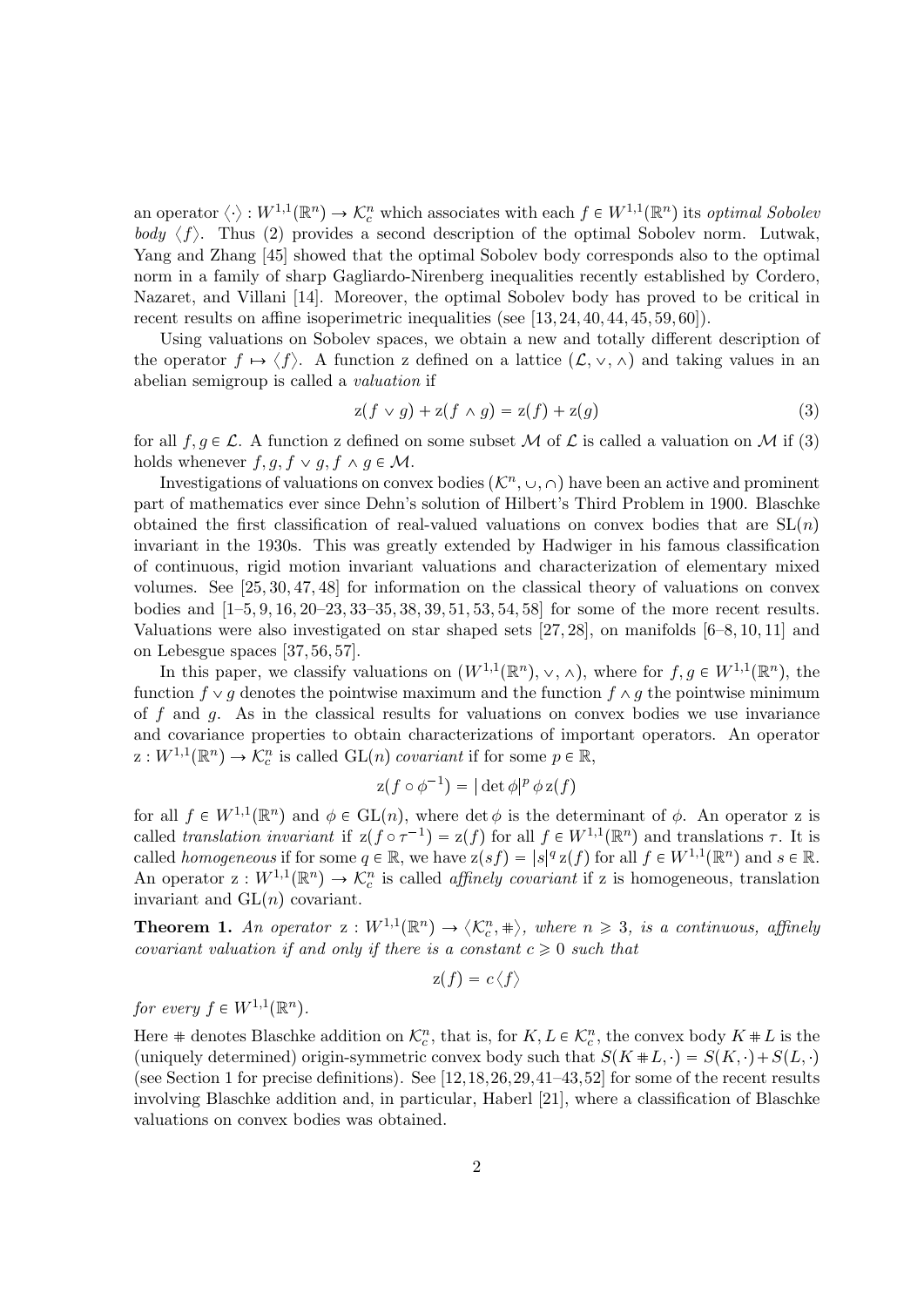Theorem 1 is in a certain sense dual to the following classification result for valuations  $\mathbf{z}: W^{1,1}(\mathbb{R}^n) \to \langle \mathcal{K}_c^n, + \rangle$ . Here + denotes Minkowski addition on  $\mathcal{K}_c^n$ , that is, for  $K, L \in \mathcal{K}_c^n$ , we have  $K + L = \{x + y : x \in K, y \in L\}$ . We say that an operator  $z : W^{1,1}(\mathbb{R}^n) \to \mathcal{K}_c^n$  is  $GL(n)$  contravariant if for some  $p \in \mathbb{R}$ ,

$$
z(f \circ \phi^{-1}) = |\det \phi|^p \phi^{-t} z(f)
$$

for all  $f \in W^{1,1}(\mathbb{R}^n)$  and  $\phi \in GL(n)$ , where  $\phi^{-t}$  is the transpose of the inverse of  $\phi$ . An operator  $z: W^{1,1}(\mathbb{R}^n) \to \mathcal{K}_c^n$  is called *affinely contravariant* if z is homogeneous, translation invariant and  $GL(n)$  contravariant.

**Theorem 2.** An operator  $z: W^{1,1}(\mathbb{R}^n) \to \langle \mathcal{K}_c^n, + \rangle$ , where  $n \geq 3$ , is a continuous, affinely contravariant valuation if and only if there is a constant  $c \geq 0$  such that

$$
\mathrm{z}(f)=c\,\Pi\langle f\rangle
$$

for every  $f \in W^{1,1}(\mathbb{R}^n)$ .

Here  $\Pi K$  denotes the *projection body* of a convex body K. Projection bodies were introduced by Minkowski at the turn of the last century and have proved to be very useful in many ways and subjects (cf. [17]). They can be defined in the following way. Every convex body  $K$  is uniquely determined by its support function  $h(K, \cdot)$ , where  $h(K, v) = \max\{v \cdot x : x \in K\}$  for  $v \in \mathbb{R}^n$  and  $v \cdot x$  is the standard inner product of  $v, x \in \mathbb{R}^n$ . The projection body of K is the convex body whose support function is given by

$$
h(\Pi K, v) = \frac{1}{2} \int_{S^{n-1}} |u \cdot v| \, dS(K, u), \ v \in \mathbb{R}^n.
$$

Combined with (2), this gives

$$
h(\Pi \langle f \rangle, v) = \frac{1}{2} \int_{\mathbb{R}^n} |v \cdot \nabla f(x)| dx.
$$
 (4)

Also the convex body  $\Pi \langle f \rangle$  has proved to be critical for affine isoperimetric inequalities. In particular, the affine Zhang-Sobolev inequality [60] is a volume inequality for the polar body of  $\Pi \langle f \rangle$  which strengthens and implies the Euclidean case of the Sobolev inequality (1).

### 1 Background material on convex bodies

General references on convex bodies are the books by Gardner [17], Gruber [19], Schneider [50], and Thompson [55]. We work in Euclidean *n*-space,  $\mathbb{R}^n$ , and write  $x = (x_1, \ldots, x_n)$  for  $x \in \mathbb{R}^n$ . Throughout this paper,  $u \cdot x$  denotes the standard inner product of  $u, x \in \mathbb{R}^n$  and  $|\cdot|$  denotes the standard Euclidean norm on  $\mathbb{R}^n$ . The vectors of the standard basis of  $\mathbb{R}^n$  are denoted by  $e_1, \ldots, e_n$  and the k-dimensional volume of a k-dimensional convex body F by  $V_k(F)$ .

Let  $\mathcal{K}^n$  denote the space of convex bodies in  $\mathbb{R}^n$ . The subspace of convex bodies with nonempty interiors which contain the origin is denoted by  $\mathcal{K}_0^n$  and the subspace of origin-symmetric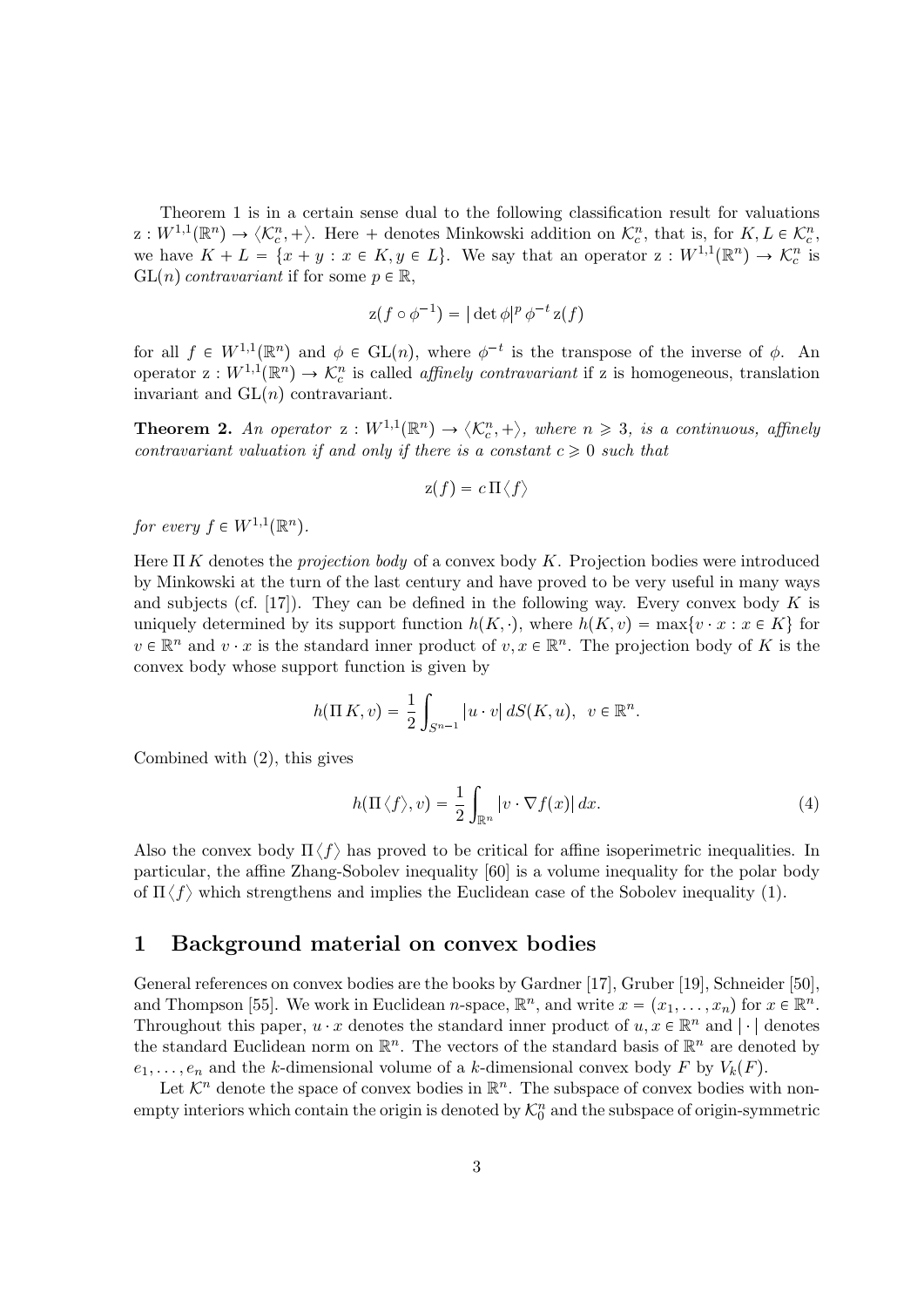bodies with non-empty interiors by  $\mathcal{K}_c^n$ . These spaces are equipped with the Hausdorff metric  $\delta$  defined by

$$
\delta(K, L) = \max\{|h(K, u) - h(L, u)| : u \in S^{n-1}\}.
$$

Minkowski addition can also be described by support functions, since

$$
h(K + L, v) = h(K, v) + h(L, v)
$$
\n(5)

for all  $K, L \in \mathcal{K}^n$  and  $v \in \mathbb{R}^n$ . Note that  $\langle \mathcal{K}_c^n, + \rangle$  is an abelian semigroup.

Blaschke addition is defined using the surface area measure  $S(K, \cdot)$  for  $K \in \mathcal{K}_0^n$ . For a Borel set  $\omega \subset S^{n-1}$ , the surface area measure  $S(K, \omega)$  is the  $(n-1)$ -dimensional Hausdorff measure of the set of all boundary points of  $K$  at which there exists a unit normal vector of  $K$ belonging to  $\omega$ . The solution to the Minkowski problem (see [50]) states that a non-negative Borel measure  $\mu$  on  $S^{n-1}$  is the surface area measure of a convex body if and only if  $\mu$  is not concentrated on a great subsphere and has its centroid,  $\frac{1}{\mu(S^{n-1})} \int_{S^{n-1}} u \, d\mu(u)$ , at the origin. If such a measure  $\mu$  is given, there is a unique convex body  $K \in \mathcal{K}_0^n$  with surface area measure  $S(K, \cdot) = \mu$  that has its centroid,  $\frac{1}{V_n(K)} \int_K x \, dx$ , at the origin. For  $K, L \in \mathcal{K}_0^n$ , their Blaschke sum,  $K \# L$ , is defined as the unique convex body with centroid at the origin such that

$$
S(K \# L, \cdot) = S(K, \cdot) + S(L, \cdot).
$$

Since the sum of two surface area measures satisfies the necessary conditions of the Minkowski problem, Blaschke addition is well defined by the solution of the Minkowski problem. For  $t > 0$ and  $K \in \mathcal{K}_0^n$ , the Blaschke multiple,  $t \cdot K$ , is defined as the unique convex body with centroid at the origin such that

$$
S(t \cdot K, \cdot) = t S(K, \cdot).
$$

Hence  $t \cdot K = t^{1/(n-1)}K$ , if K has its centroid at the origin. A convex body is origin-symmetric if and only if its surface area measure is an even measure and its centroid is at the origin. Note that for  $K \in \mathcal{K}_0^n$ , the *Blaschke symmetral*  $\frac{1}{2} \cdot (K + (-K))$  is an origin-symmetric convex body. Also note that  $\langle \mathcal{K}_c^n, \# \rangle$  is an abelian semigroup.

For  $K \in \mathcal{K}^n$  which contains the origin in its interior, the *polar body*,  $K^*$ , of K is defined by

$$
K^* = \{ x \in \mathbb{R}^n : x \cdot y \leq 1 \quad \text{for every } y \in K \}.
$$

For a normed space  $E = (\mathbb{R}^n, \|\cdot\|)$ , the dual space is  $E^* = (\mathbb{R}^n, \|\cdot\|_*)$ , where  $\|\cdot\|_*$  is given for  $v \in \mathbb{R}^n$  by

$$
||v||_* = \sup\{x \cdot v : ||x|| \le 1\}.
$$

If B is the unit ball of E, that is,  $B = \{x \in \mathbb{R}^n : ||x|| \leq 1\}$ , then its polar body,  $B^*$ , is the unit ball of  $E^*$ .

We require some facts about the projection operator  $\Pi : \mathcal{K}^n \to \mathcal{K}^n$ , which can be found in [17]. It is a simple consequence of the definition of  $\Pi$  that

$$
\Pi(K \# L) = \Pi K + \Pi L \tag{6}
$$

for  $K, L \in \mathcal{K}_0^n$ . Note that for  $K \in \mathcal{K}_0^n$ , we have

$$
\Pi\left(\frac{1}{2}\cdot\left(K\#(-K)\right)\right) = \Pi\,K.\tag{7}
$$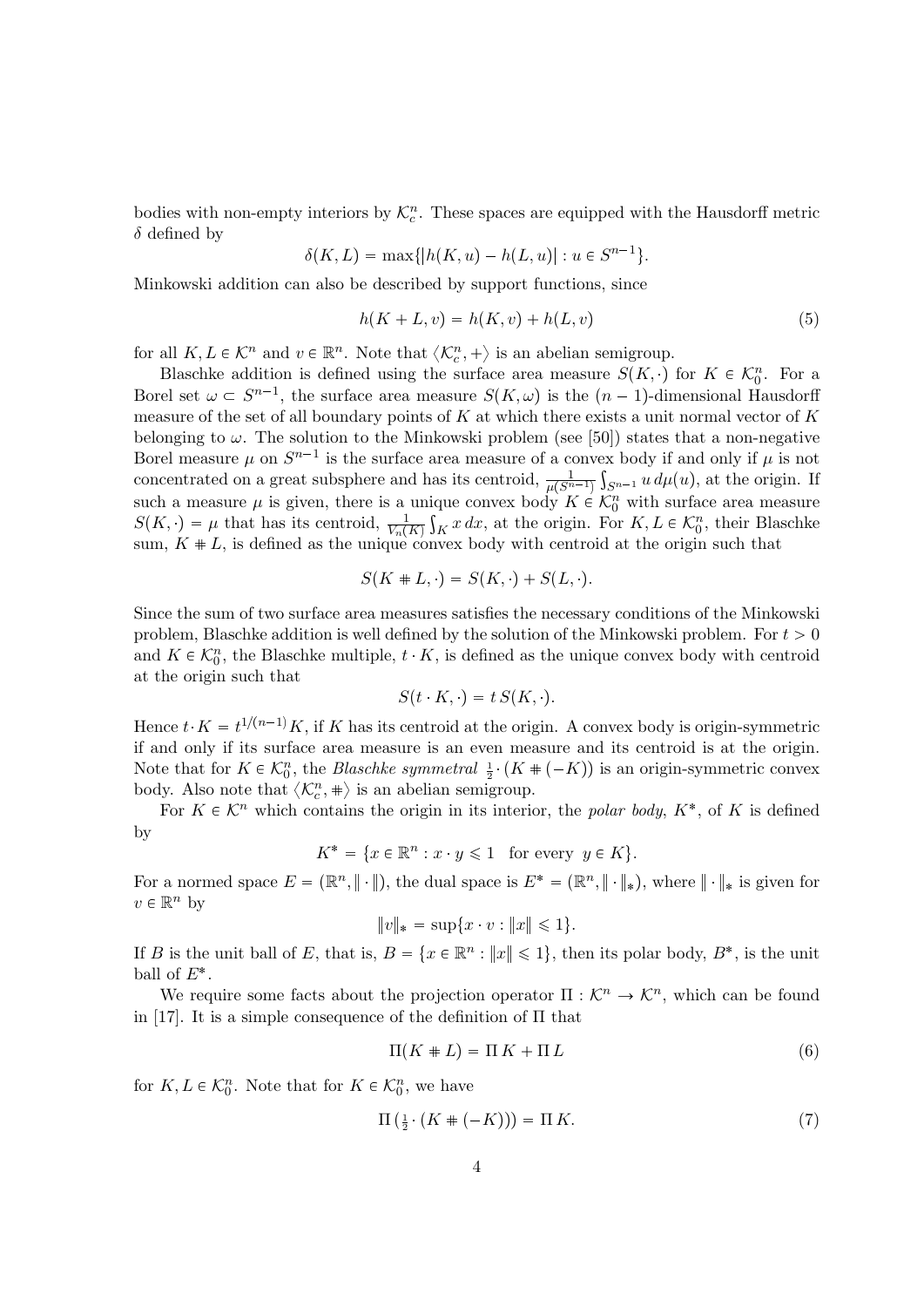The projection operator has strong contravariance and invariance properties: for all  $\phi \in GL(n)$ and translations  $\tau$ , we have

$$
\Pi(\phi K) = |\det \phi| \phi^{-t} \Pi K \text{ and } \Pi(\tau K) = \Pi K
$$
\n(8)

for all  $K \in \mathcal{K}_0^n$ . Further,  $\Pi$  is continuous on  $\mathcal{K}_0^n$  and injective on  $\mathcal{K}_c^n$ . If  $\mathcal{Z}^n$  denotes the range of  $\Pi$ , the inverse operator  $\Pi^{-1} : \mathcal{Z}^n \to \mathcal{K}_c^n$  is also continuous.

The proofs of Theorems 1 and 2 make essential use of a classification result of convex-bodyvalued valuations established in [36]. To state the result, we need the following definitions. Let  $\mathcal{P}_0^n$  denote the set of convex polytopes in  $\mathbb{R}^n$  that contain the origin in their interiors. The *moment body*,  $\mathbf{M} \, P$ , of  $P$  is defined by

$$
h(M P, v) = \int_P |v \cdot x| dx, \ v \in \mathbb{R}^n.
$$

We say that an operator  $Z: \mathcal{P}_0^n \to \mathcal{K}^n$  is  $GL(n)$  contravariant of weight  $p \in \mathbb{R}$ , if

$$
\mathcal{Z}(\phi P) = |\det \phi|^p \phi^{-t} \mathcal{Z} P
$$

for all  $P \in \mathcal{P}_0^n$  and  $\phi \in GL(n)$ .

**Theorem 3** ([36]). An operator  $Z : \mathcal{P}_0^n \to \langle \mathcal{K}_c^n, + \rangle$ , where  $n \geq 3$ , is a valuation which is  $GL(n)$  contravariant of weight p if and only if there is a constant  $c \geq 0$  such that

$$
Z P = \begin{cases} c M P^* & \text{for } p = -1 \\ c (P^* + (-P)^*) & \text{for } p = 0 \\ c \Pi P & \text{for } p = 1 \\ \{0\} & \text{otherwise} \end{cases}
$$

for every  $P \in \mathcal{P}_0^n$ .

For  $n = 2$ , there are additional convex-body-valued valuations (see [36]). Also note that if we replace  $GL(n)$  contravariance by  $SO(n)$  covariance, there is a much larger class of valuations (see, for example, [52]).

### 2 Background material on Sobolev spaces

For  $p \geq 1$  and a measurable function  $f : \mathbb{R}^n \to \mathbb{R}$ , let

$$
|f|_p = \left(\int_{\mathbb{R}^n} |f(x)|^p dx\right)^{1/p}
$$

.

A measurable function f is in  $L^p(\mathbb{R}^n)$  if  $|f|_p < \infty$ . A function  $f \in L^1(\mathbb{R}^n)$  has  $L^1$  weak derivative, if there exists a measurable function  $\nabla f : \mathbb{R}^n \to \mathbb{R}^n$  such that  $\nabla f \in L^1(\mathbb{R}^n)$  (that is,  $|\nabla f| \in L^1(\mathbb{R}^n)$  and

$$
\int_{\mathbb{R}^n} \nu(x) \cdot \nabla f(x) \, dx = - \int_{\mathbb{R}^n} f(x) \nabla \cdot \nu(x) \, dx
$$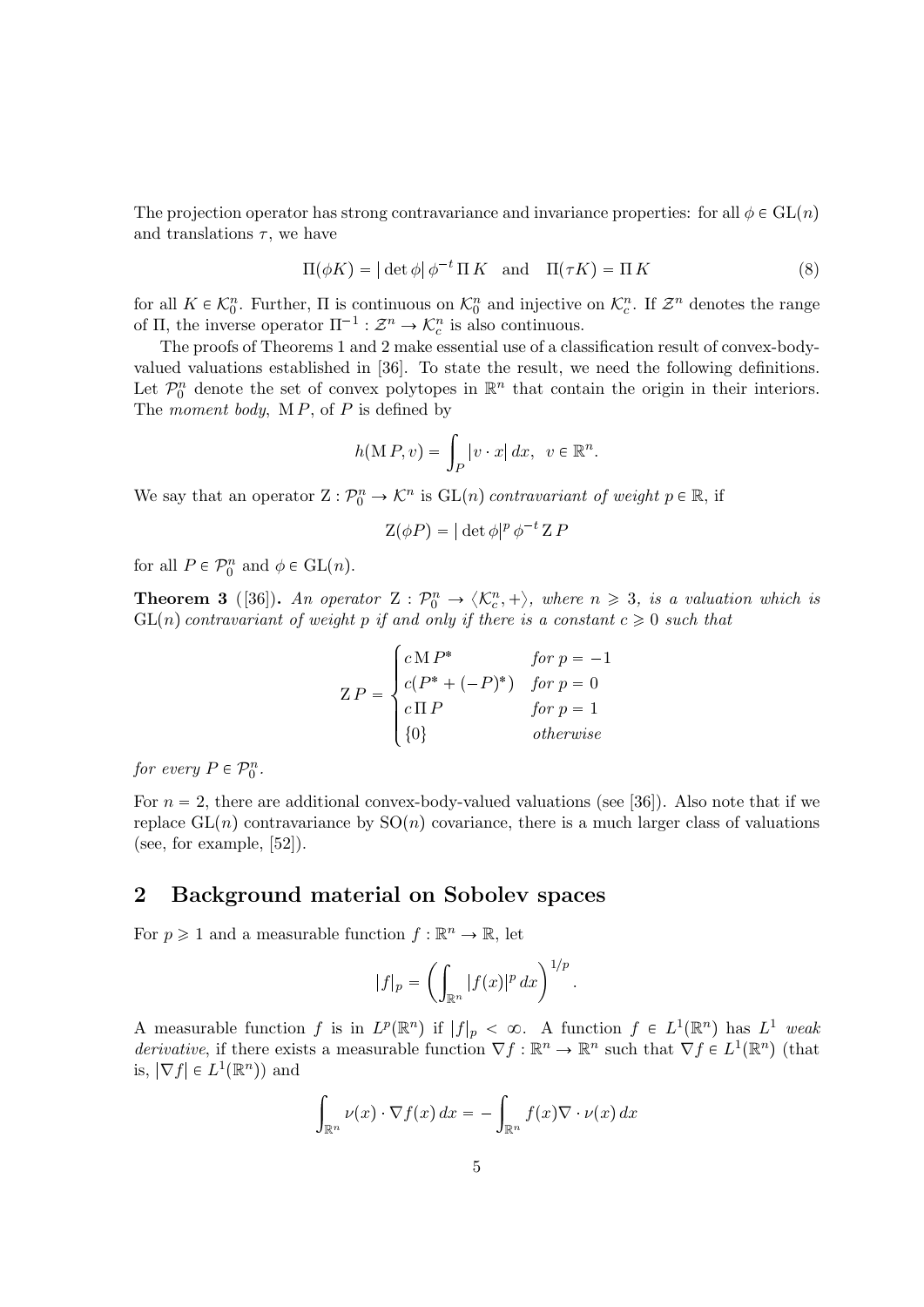for every compactly supported smooth vector field  $\nu(x) : \mathbb{R}^n \to \mathbb{R}^n$ , where we use the notation  $\nabla \cdot \nu = \frac{\partial \nu}{\partial x}$  $\frac{\partial \nu}{\partial x_1} + \cdots + \frac{\partial \nu}{\partial x_n}$ . The function  $\nabla f$  is called the *weak gradient* of f and the  $L^1$  norm of  $|\nabla f|$  is denoted by  $|\nabla f|_1$ .

An operator  $z: W^{1,1}(\mathbb{R}^n) \to \mathcal{K}_c^n$  is continuous, if for every sequence  $f_k \in W^{1,1}(\mathbb{R}^n)$  with  $f_k \to f$  as  $k \to \infty$  in  $W^{1,1}(\mathbb{R}^n)$ , we have  $\delta(z(f_k), z(f)) \to 0$  as  $k \to \infty$ . Here  $f_k \to f$  as  $k \to \infty$ in  $W^{1,1}(\mathbb{R}^n)$  if  $|f_k - f|_1 \to 0$  and  $|\nabla (f_k - f)|_1 \to 0$  as  $k \to \infty$ . An operator  $z : W^{1,1}(\mathbb{R}^n) \to \mathcal{K}_c^n$ is called trivial, if  $z(f) = \{0\}$  for all  $f \in W^{1,1}(\mathbb{R}^n)$ . It is called  $GL(n)$  covariant of weight  $p \in \mathbb{R}$ , if

$$
z(f \circ \phi^{-1}) = |\det \phi|^p \phi z(f)
$$

for all  $f \in W^{1,1}(\mathbb{R}^n)$  and  $\phi \in GL(n)$ . It is called  $GL(n)$  contravariant of weight  $p \in \mathbb{R}$ , if

$$
z(f \circ \phi^{-1}) = |\det \phi|^p \phi^{-t} z(f)
$$

for all  $f \in W^{1,1}(\mathbb{R}^n)$  and  $\phi \in GL(n)$ . It is called *homogeneous of degree*  $q \in \mathbb{R}$ , if

 $z(sf) = |s|^q z(f)$ 

for all  $f \in W^{1,1}(\mathbb{R}^n)$  and  $s \in \mathbb{R}$ . If an operator  $z : W^{1,1}(\mathbb{R}^n) \to \mathcal{K}_c^n$  is homogeneous of degree q and non-trivial, then setting  $s = 0$  in the definition of homogeneity gives  $q \ge 0$ . If  $z: W^{1,1}(\mathbb{R}^n) \to \mathcal{K}_c^n$  is continuous and homogeneous of degree 0, then  $z(f) = z(0)$  for all  $f \in W^{1,1}(\mathbb{R}^n)$ . If z is in addition  $GL(n)$  co- or contravariant, then we obtain that z is trivial. In particular, we have

$$
z(0) = \{0\} \tag{9}
$$

for all continuous, homogeneous and  $GL(n)$  co- or contravariant  $z : W^{1,1}(\mathbb{R}^n) \to \mathcal{K}_c^n$ . For  $f, g \in W^{1,1}(\mathbb{R}^n)$ ,  $f \vee g, f \wedge g \in W^{1,1}(\mathbb{R}^n)$  and for almost every  $x \in \mathbb{R}^n$ ,

$$
\nabla(f \vee g)(x) = \begin{cases}\n\nabla f(x) & \text{when } f(x) > g(x) \\
\nabla g(x) & \text{when } f(x) < g(x) \\
\nabla f(x) = \nabla g(x) & \text{when } f(x) = g(x)\n\end{cases}
$$
\n(10)

and

$$
\nabla(f \wedge g) = \begin{cases}\n\nabla f(x) & \text{when } f(x) < g(x) \\
\nabla g(x) & \text{when } f(x) > g(x) \\
\nabla f(x) = \nabla g(x) & \text{when } f(x) = g(x)\n\end{cases} \tag{11}
$$

(see, for example, [32]). Hence  $(W^{1,1}(\mathbb{R}^n), \vee, \wedge)$  is a lattice.

Let  $L^{1,1}(\mathbb{R}^n) \subset W^{1,1}(\mathbb{R}^n)$  denote the space of *piecewise affine functions* on  $\mathbb{R}^n$ , where a function  $\ell : \mathbb{R}^n \to \mathbb{R}$  is called piecewise affine, if  $\ell$  is continuous and there are finitely many *n*-dimensional simplices  $S_1, \ldots, S_m \subset \mathbb{R}^n$  with pairwise disjoint interiors such that the restriction of  $\ell$  to each  $S_i$  is affine and  $\ell = 0$  outside  $S_1 \cup \cdots \cup S_m$ . Note that the simplices  $S_1, \ldots, S_m$  are a triangulation of the support of  $\ell$ . Further, note that if V is the set of vertices of this triangulation, then V and the values  $\ell(v)$  for  $v \in V$  completely determine  $\ell$ . Piecewise affine functions lie dense in  $W^{1,1}(\mathbb{R}^n)$  (see, for example, [31]).

For  $P \in \mathcal{P}_0^n$ , define the piecewise affine function  $\ell_P$  by requiring that  $\ell_P(0) = 1$ , that  $\ell_P(x) = 0$  for  $x \notin P$ , and that  $\ell_P$  is affine on each simplex with apex at the origin and base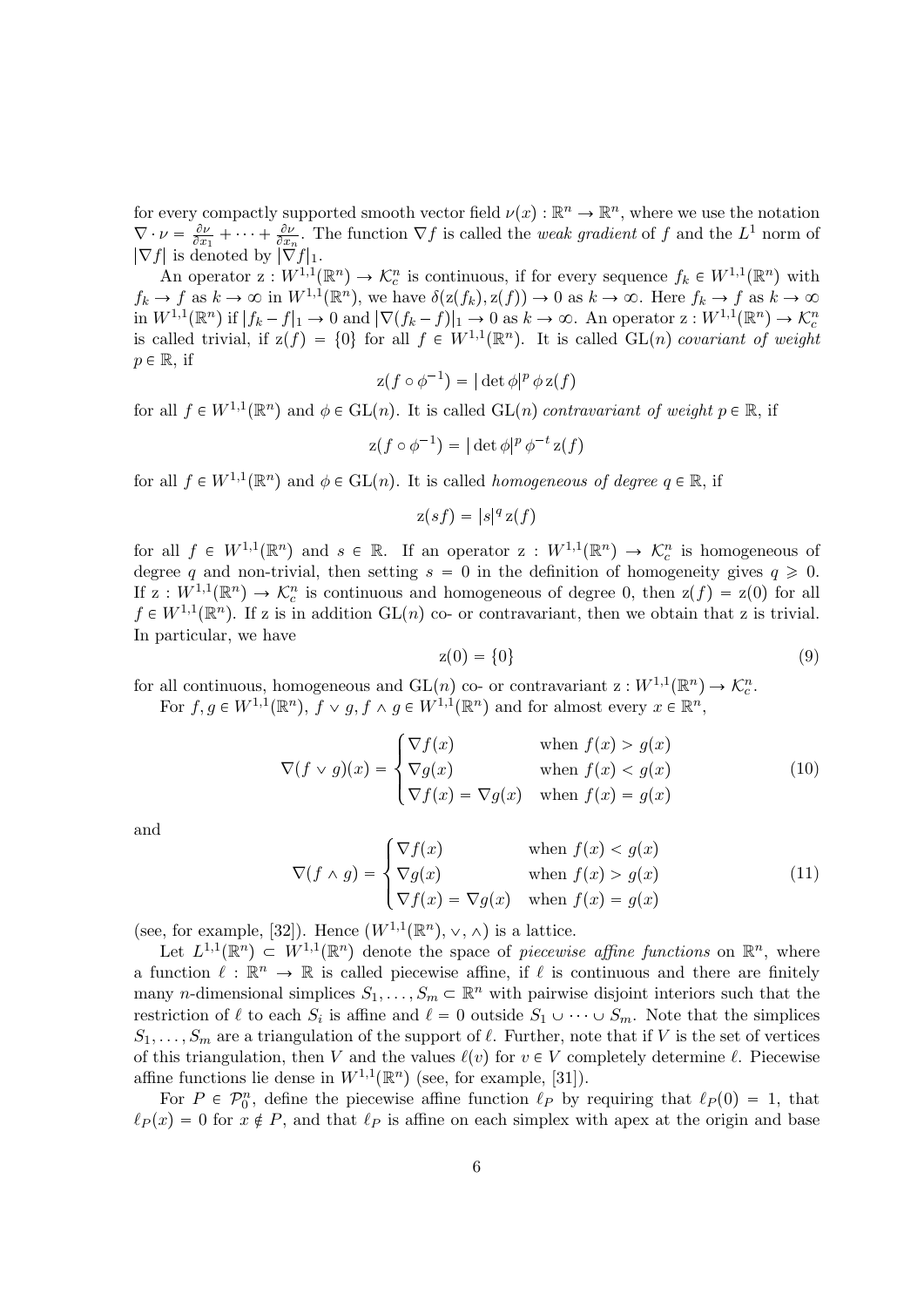equal to a facet of P. Define  $P^{1,1}(\mathbb{R}^n) \subset L^{1,1}(\mathbb{R}^n)$  as the set of all  $\ell_P$  for  $P \in \mathcal{P}_0^n$ . Note that for  $\phi \in GL(n)$ ,

$$
\ell_{\phi P} = \ell_P \circ \phi^{-1}.\tag{12}
$$

We remark that multiples and translates of  $\ell_P \in P^{1,1}(\mathbb{R}^n)$  correspond to linear elements within the theory of finite elements.

# 3 The operators  $f \mapsto \langle f \rangle$  and  $f \mapsto \Pi \langle f \rangle$

The operator  $f \mapsto \langle f \rangle$  has strong covariance and invariance properties (see [45] and also [40]). In particular,

$$
\langle s f \rangle = |s| \cdot \langle f \rangle, \quad \langle f \circ \phi^{-1} \rangle = \phi \langle f \rangle, \quad \langle f \circ \tau^{-1} \rangle = \langle f \rangle \tag{13}
$$

for all  $s \in \mathbb{R}$ ,  $\phi \in GL(n)$  and for all translations  $\tau$ .

**Lemma 1.** The operator  $z: W^{1,1}(\mathbb{R}^n) \to \langle \mathcal{K}_c^n, + \rangle$ , defined by  $z(f) = c \Pi \langle f \rangle$  with  $c \geq 0$ , is a continuous affinely contravariant valuation.

*Proof.* Using (10) and (11), we obtain from (4) and (5) that z is a valuation. By (13) and (8), we see that z is affinely contravariant. Suppose that  $f_k \to f$  as  $k \to \infty$  in  $W^{1,1}(\mathbb{R}^n)$ . Then for  $u \in S^{n-1}$  we have by (4), the reverse triangle inequality and the Cauchy-Schwarz inequality,

$$
|h(\mathbf{z}(f_k), u) - h(\mathbf{z}(f), u)| \leq \frac{c}{2} \int_{\mathbb{R}^n} |u \cdot \nabla (f_k - f)(x)| dx \leq \frac{c}{2} \int_{\mathbb{R}^n} |\nabla (f_k - f)(x)| dx.
$$

Therefore we obtain  $\delta(z(f_k), z(f)) \to 0$  as  $k \to 0$  and thus z is continuous.

**Lemma 2.** The operator  $z: W^{1,1}(\mathbb{R}^n) \to \langle \mathcal{K}_c^n, \# \rangle$ , defined by  $z(f) = c \langle f \rangle$  with  $c \geq 0$ , is a continuous affinely covariant valuation.

*Proof.* Since the inverse projection operator  $\Pi^{-1}$  is continuous, Lemma 1 implies that z is continuous. By (13), z is affinely covariant. Since by Lemma 1 for all  $f, g \in W^{1,1}(\mathbb{R}^n)$ ,

$$
\Pi z(f) + \Pi z(g) = \Pi z(f \vee g) + \Pi z(f \wedge g),
$$

we obtain by (6) that

$$
\Pi(z(f) + z(g)) = \Pi(z(f \vee g) + z(f \wedge g)).
$$

Applying  $\Pi^{-1}$  gives

$$
z(f) + z(g) = z(f \vee g) + z(f \wedge g)
$$

for all  $f, g \in W^{1,1}(\mathbb{R}^n)$ . Thus  $z: W^{1,1}(\mathbb{R}^n) \to \langle \mathcal{K}_c^n, \# \rangle$  is a valuation.

 $\Box$ 

 $\Box$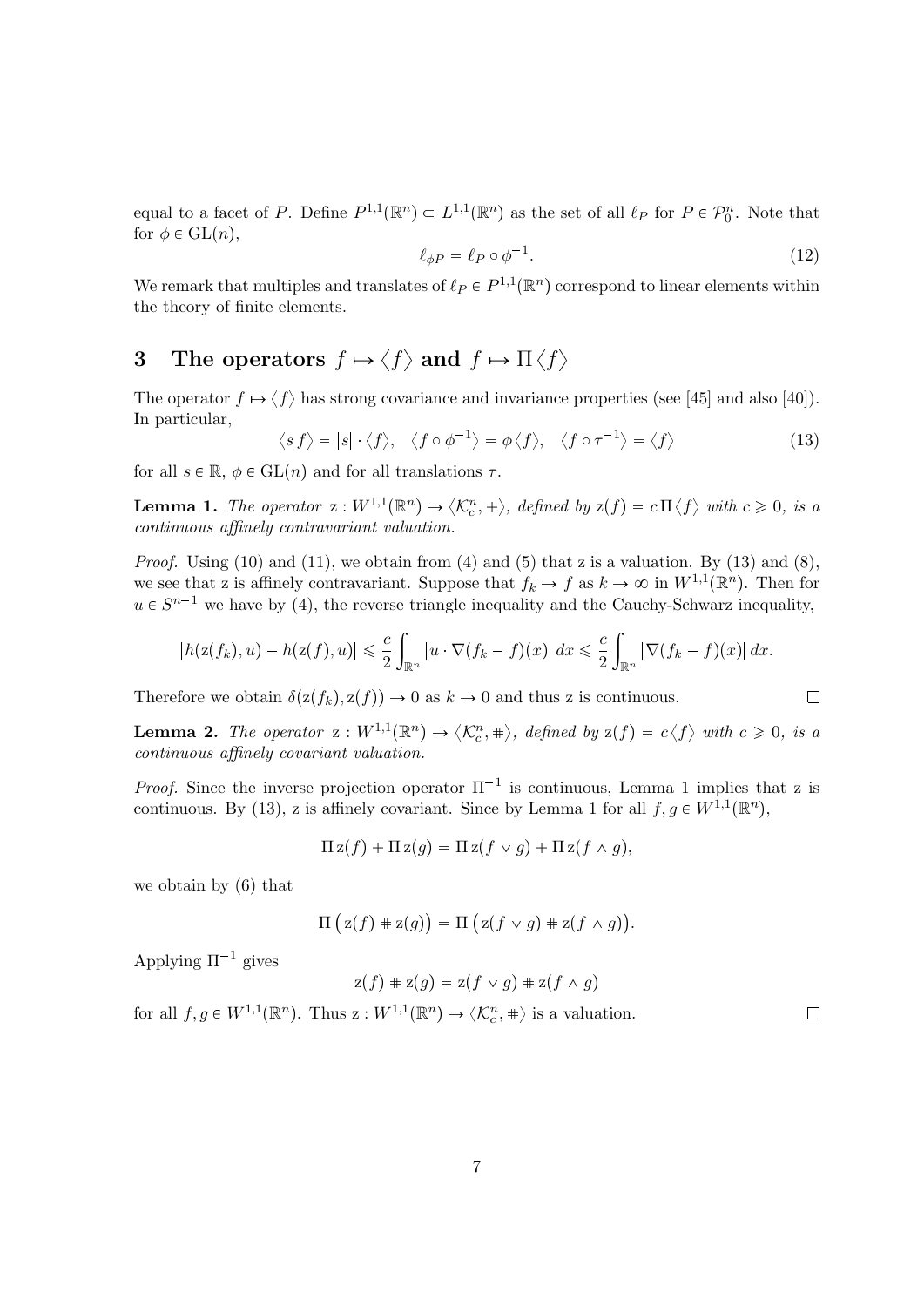**Lemma 3.** For  $P \in \mathcal{P}_0^n$ ,  $\langle \ell_P \rangle = \frac{1}{2} \cdot (P \# (-P)).$ 

*Proof.* By definition,  $\langle \ell_P \rangle = \frac{1}{2} \cdot (P + (-P))$  if for every even  $g \in C(\mathbb{R}^n)$  that is homogeneous of degree 1,

$$
\frac{1}{n}\int_{S^{n-1}}g(u)\,dS(\tfrac{1}{2}\cdot(P\#(-P)),u)=\int_{\mathbb{R}^n}g(-\nabla\ell_P)\,dx.
$$

Let P have facets  $F_1, \ldots, F_m$ . For the facet  $F_i$ , let  $u_i$  be its unit outer normal vector and  $T_i$ the convex hull of  $F_i$  and the origin. Since for  $x \in T_i$ 

$$
\ell_P(x) = -\frac{u_i}{h(P, u_i)} \cdot x + 1
$$

and

$$
\nabla \ell_P(x) = -\frac{u_i}{h(P, u_i)},
$$

we obtain that

$$
\int_{\mathbb{R}^n} g(-\nabla \ell_P) dx = \sum_{i=1}^m \int_{T_i} g(-\nabla \ell_P(x)) dx \n= \sum_{i=1}^m g(u_i) \frac{V_n(T_i)}{h(P, u_i)} \n= \frac{1}{n} \sum_{i=1}^m g(u_i) V_{n-1}(F_i) \n= \frac{1}{n} \int_{S^{n-1}} g(u) dS(P, u) \n= \frac{1}{n} \int_{S^{n-1}} g(u) dS(\frac{1}{2} \cdot (P + (-P)), u).
$$

Thus  $\langle \ell_P \rangle = \frac{1}{2} \cdot (P + (-P)).$ 

### 4 Proof of Theorem 2

In Lemma 1, it was shown that  $f \mapsto c \Pi \langle f \rangle$  is for  $c \geq 0$  a continuous affinely contravariant valuation. Suppose that z is a continuous affinely contravariant valuation. The following lemmas establish that there is a constant  $c \geq 0$  such that  $z(f) = c \prod \langle f \rangle$  for all  $f \in W^{1,1}(\mathbb{R}^n)$ .

**Lemma 4.** If  $z : P^{1,1}(\mathbb{R}^n) \to \mathcal{K}_c^n$  is continuous, non-trivial, and  $GL(n)$  contravariant of weight p, then  $p \geq 1$ .

*Proof.* For  $a > 0$  and  $0 < \varepsilon < 1$ , let  $\phi_a \in GL(n)$  map  $e_1$  to  $a e_1$  and  $e_i$  to  $a^{\varepsilon} e_i$  for  $i = 2, ..., n$ . Using (12), we obtain for  $P \in \mathcal{P}_0^n$  that  $|\ell_{\phi_a}P|_1 = |\det \phi_a||\ell_P|_1$  and

$$
|\nabla \ell_{\phi_a P}|_1 = |\det \phi_a| \int_{\mathbb{R}^n} |\phi_a^{-t} \nabla \ell_P(x)| dx \leq |\det \phi_a| |\nabla \ell_P|_1 \max \{ |\phi_a^{-t} u| : u \in S^{n-1} \}.
$$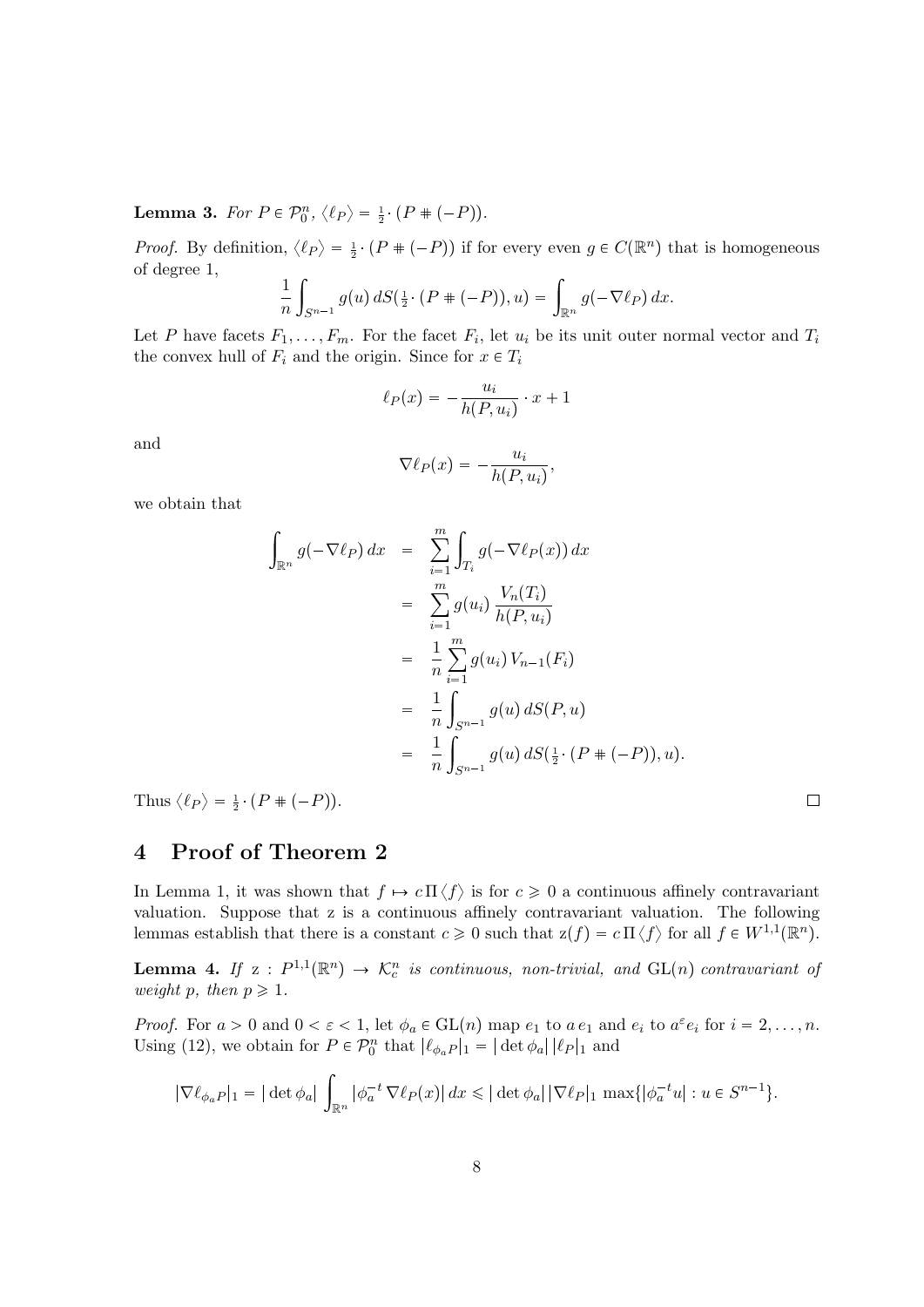Hence  $|\ell_{\phi_a}P|_1 = O(a^{1+(n-1)\varepsilon})$  and  $|\nabla \ell_{\phi_a}P|_1 = O(a^{(n-1)\varepsilon})$  as  $a \to 0$ . Consequently,  $\ell_{\phi_a}P \to 0$ in  $W^{1,1}(\mathbb{R}^n)$  as  $a \to 0$ . Since z is  $GL(n)$  contravariant of weight p, we obtain by (12) that

$$
z(\ell_{\phi_a P}) = a^{(1 + (n-1)\varepsilon)p} \phi_a^{-t} z(\ell_P).
$$

Thus the first coordinates of points from  $z(\ell_P)$  are multiplied by  $a^{(1+(n-1)\varepsilon)p-1}$ . Since this happens for all  $P \in \mathcal{P}_0^n$  and z is continuous, we conclude that  $p \geq 1/(1 + (n-1)\varepsilon)$ . Since  $\varepsilon > 0$  was arbitrary, we obtain  $p \geq 1$ .  $\Box$ 

**Lemma 5.** If  $z: P^{1,1}(\mathbb{R}^n) \to \langle \mathcal{K}_c^n, + \rangle$ , where  $n \geq 3$ , is a continuous affinely contravariant valuation, then there is a constant  $c \geq 0$  such that

$$
\mathrm{z}(f)=c\,\Pi\langle f\rangle
$$

for every  $f \in P^{1,1}(\mathbb{R}^n)$ .

*Proof.* Define the operator  $Z: \mathcal{P}_0^n \to \langle \mathcal{K}_c^n, + \rangle$  by setting

 $Z P = z(\ell_P)$ .

If  $\ell_P, \ell_Q \in P^{1,1}(\mathbb{R}^n)$  are such that  $\ell_P \vee \ell_Q \in P^{1,1}(\mathbb{R}^n)$ , then  $\ell_P \vee \ell_Q = \ell_{P \cup Q}$  and  $\ell_P \wedge \ell_Q = \ell_{P \cap Q}$ . Since z is a valuation on  $P^{1,1}(\mathbb{R}^n)$ , it follows for  $P, Q, P \cup Q \in \mathcal{P}_0^n$  that

$$
Z(P) + Z(Q) = z(\ell_P) + z(\ell_Q)
$$
  
= 
$$
z(\ell_P \vee \ell_Q) + z(\ell_P \wedge \ell_Q)
$$
  
= 
$$
Z(P \cup Q) + Z(P \cap Q).
$$

Thus  $Z: \mathcal{P}_0^n \to \langle \mathcal{K}_c^n, + \rangle$  is a valuation.

By Lemma 4, the operator z is  $GL(n)$  contravariant of weight  $p \geq 1$ . Since for  $\phi \in GL(n)$ 

$$
Z(\phi P) = z(\ell_{\phi P}) = z(\ell_P \circ \phi^{-1}) = |\det \phi|^p \phi^{-t} z(\ell_P) = |\det \phi|^p \phi^{-t} Z P,
$$

also Z is  $GL(n)$  contravariant of weight  $p \ge 1$ . Thus we obtain from Theorem 3 that there exists a constant  $c \geq 0$  such that

$$
z(\ell_P) = c \, \Pi \, P
$$

for all  $\ell_P \in P^{1,1}(\mathbb{R}^n)$ . The statement now follows from Lemma 3 and (7).

**Lemma 6.** If  $z: W^{1,1}(\mathbb{R}^n) \to \langle \mathcal{K}_c^n, + \rangle$  is a continuous, non-trivial, translation invariant valuation which is homogeneous of degree q, then  $q \geq 1$ .

*Proof.* Let  $P \in \mathcal{P}_0^n$  and  $\varepsilon > 0$ . Take translations  $\tau_1, \ldots, \tau_k$  such that the polytopes  $\tau_i P$  are pairwise disjoint. Define

$$
f_k = \frac{1}{k^{1+\varepsilon}} (\ell_{\tau_1 P} \vee \cdots \vee \ell_{\tau_k P}).
$$

Then  $|f_k|_1 = |\nabla f_k|_1 = O(k^{-\epsilon})$  as  $k \to \infty$ . Hence  $f_k \to 0$  as  $k \to \infty$  in  $W^{1,1}(\mathbb{R}^n)$ . Since z is a translation invariant and homogeneous valuation, we obtain using (9) that

$$
z(f_k) = k k^{-q(1+\varepsilon)} z(\ell_P).
$$

Since z is continuous, it follows from (9) that  $q \ge 1$ .

9

 $\Box$ 

 $\Box$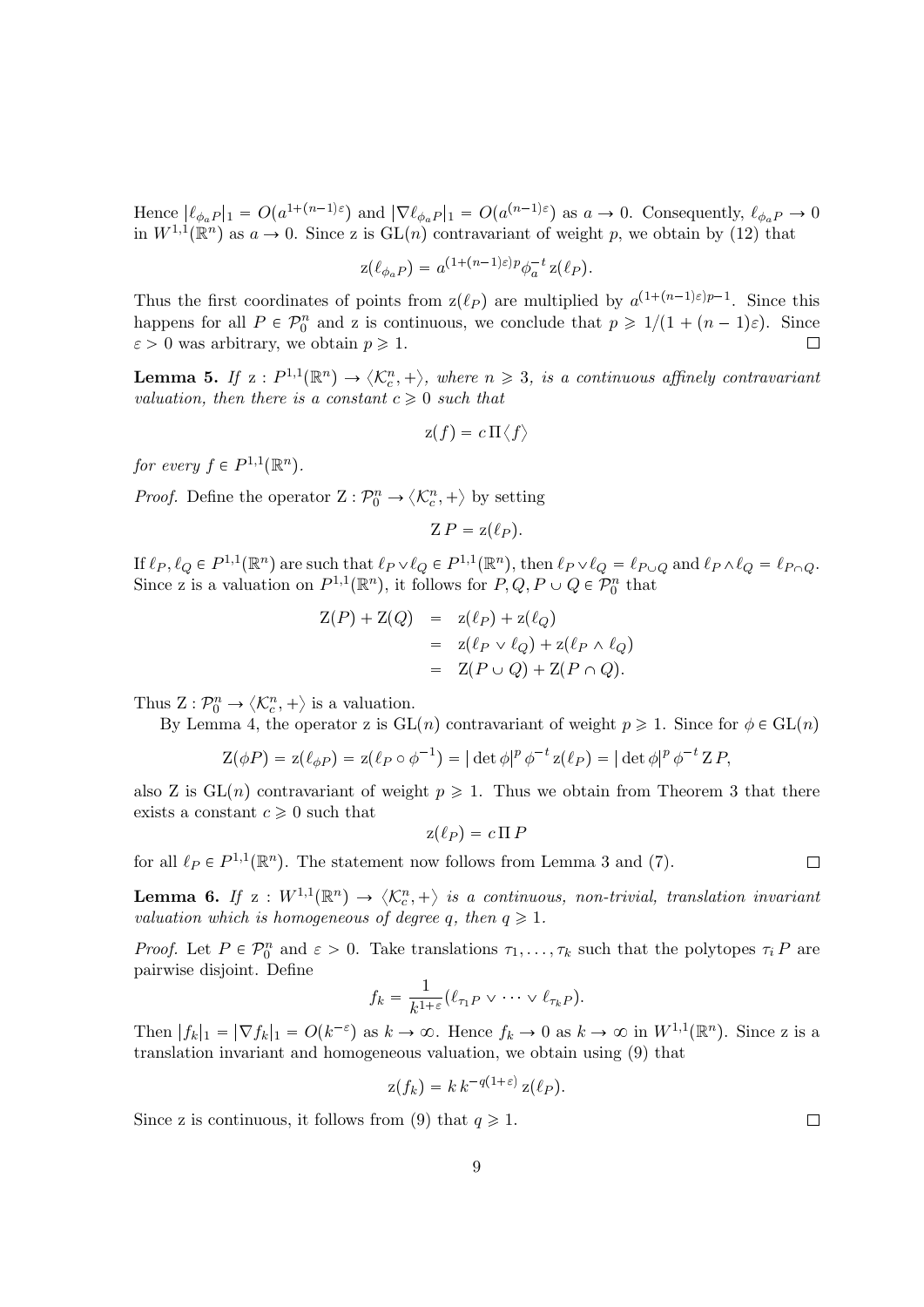**Lemma 7.** If  $z: W^{1,1}(\mathbb{R}^n) \to \langle \mathcal{K}_c^n, + \rangle$  is a continuous, non-trivial, translation invariant valuation which is  $GL(n)$  contravariant of weight 1 and homogeneous of degree q, then  $q \leq 1$ .

*Proof.* Let  $P \in \mathcal{P}_0^n$  and  $\alpha, \beta > 0$ . Take translations  $\tau_1, \ldots, \tau_k$  such that the polytopes  $\tau_i P$  are pairwise disjoint. Define

$$
f_k = k^{\alpha}(\ell_{\tau_1(P/k^{\beta})} \vee \cdots \vee \ell_{\tau_k(P/k^{\beta})}).
$$

Then  $|f_k|_1 = O(k^{1+\alpha-n\beta})$  and  $|\nabla f_k|_1 = O(k^{1+\alpha+\beta-n\beta})$  as  $k \to \infty$ . Hence for  $\alpha < (n-1)\beta-1$ , we have  $f_k \to 0$  as  $k \to \infty$  in  $W^{1,1}(\mathbb{R}^n)$ . Since z is a translation invariant and homogeneous valuation, we obtain using (9) that

$$
z(f_k) = k k^{\alpha q} k^{-n \beta + \beta} z(\ell_P).
$$

Since z is continuous, it follows from (9) that  $q \leq (-1 + (n-1)\beta)/\alpha$ . Since this holds for all  $\alpha < (n-1)\beta - 1$  and all  $\beta$ , we conclude that  $q \leq 1$ .  $\Box$ 

**Lemma 8.** Let  $z_1, z_2 : L^{1,1}(\mathbb{R}^n) \to \langle K^n, + \rangle$  be continuous, translation invariant valuations, which are homogeneous of the same degree. If  $z_1(f) = z_2(f)$  for all  $f \in P^{1,1}(\mathbb{R}^n)$ , then

$$
z_1(f) = z_2(f) \tag{14}
$$

for all  $f \in L^{1,1}(\mathbb{R}^n)$ .

*Proof.* Let  $z_1$  and  $z_2$  be homogeneous of degree q. As noted before,  $q \ge 0$ . If  $q = 0$ , then  $z_i(f) = z_i(0)$  for all  $f \in L^{1,1}(\mathbb{R}^n)$  and the statement of the lemma is true. Therefore we assume that  $z_1$  and  $z_2$  are homogeneous of degree  $q > 0$  and have

$$
z_1(0) = z_2(0) = \{0\}.\tag{15}
$$

Since  $z_1$  and  $z_2$  are homogeneous valuations, we obtain using (15) that for  $i = 1, 2$ ,

$$
z_i(f \vee 0) + z_i(f \wedge 0) = z_i(f) + z_i(0) = z_i(f)
$$

and

$$
z_i(f \wedge 0) = z_i(-((-f) \vee 0)) = z_i((-f) \vee 0).
$$

Thus it suffices to show that (14) holds for all  $f \in L^{1,1}(\mathbb{R}^n)$  with  $f \geq 0$ .

Let such a function f be given and let f not vanish identically. Triangulate the support of f so that f is affine on each simplex of the triangulation. Let V be the (finite) set of vertices and S the set of n-dimensional simplices of this triangulation. Note that f is determined by the values  $f(v)$  for  $v \in V$  and that if  $f(\bar{v}) > 0$  for some  $\bar{v} \in V$ , then by changing the value  $f(\bar{v})$ we obtain again a function in  $L^{1,1}(\mathbb{R}^n)$ . Since  $z_1$  and  $z_2$  are continuous, it suffices to prove (14) for a function f where the values  $f(v)$  are distinct for  $v \in V$  with  $f(v) > 0$ .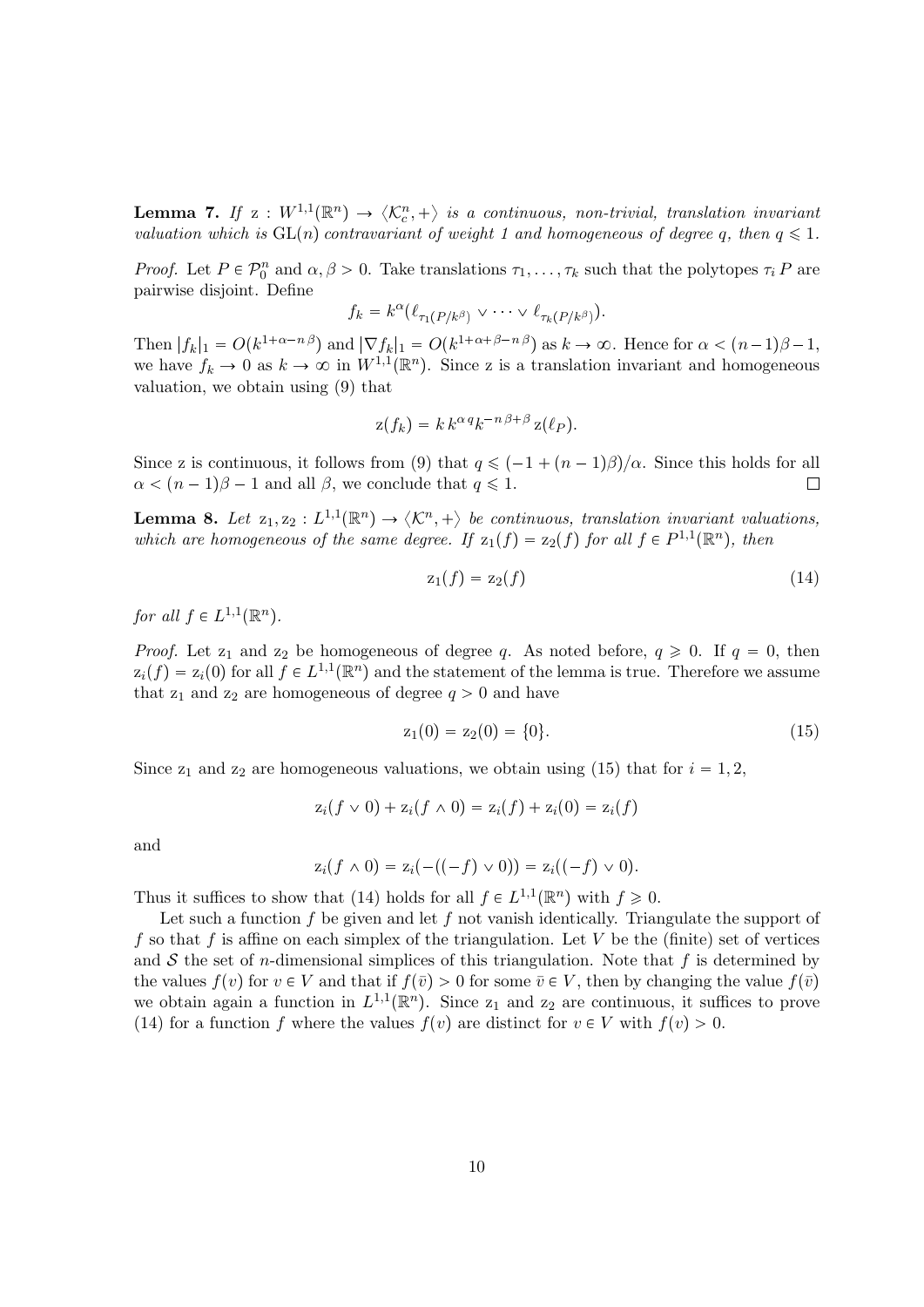First, we show that for such a function f there are  $f_1, \ldots, f_m \in L^{1,1}(\mathbb{R}^n)$  which are nonnegative and concave on their supports such that

$$
f = f_1 \vee \cdots \vee f_m. \tag{16}
$$

Define the function  $f_i$  by setting  $f_i(v) = f(v)$  on the vertices v of the simplex  $S_i$  of S. Choose a polytope  $P_i$  such that  $S_i \subset P_i$  and set  $f_i(v) = 0$  on the vertices v of  $P_i$ . The function  $f_i$ determined by these data is concave on its support and piecewise linear. Moreover, if the polytopes  $P_i$  are chosen suitably small, (16) holds.

Using the inclusion-exclusion principle, we obtain from (16) that for  $i = 1, 2$ ,

$$
z_i(f) = z_i(f_1 \vee \cdots \vee f_m) = \sum_{J} (-1)^{|J|-1} z_i(f_J)
$$

where we sum over all non-empty  $J \subset \{1, \ldots, m\}$  and

$$
f_J = f_{j_1} \wedge \cdots \wedge f_{j_k}
$$

for  $J = \{j_1, \ldots, j_k\}$ . Thus it suffices to prove (14) for non-negative  $f \in L^{1,1}(\mathbb{R}^n)$  that are concave on their support.

For a given function  $f \in L^{1,1}(\mathbb{R}^n)$ , let  $F \subset \mathbb{R}^{n+1}$  be the compact polytope bounded by the graph of f and the hyperplane  $\{x_{n+1} = 0\}$ . We call F singular if F has n facet hyperplanes that intersect in a line L parallel to  $\{x_{n+1} = 0\}$  but not contained in  $\{x_{n+1} = 0\}$ . Since  $z_1$ and  $z_2$  are continuous, it suffices to show (14) for  $f \in L^{1,1}(\mathbb{R}^n)$  such that F is not singular. So we assume for the rest of the proof that  $f$  has this property.

Let such a function f be given. Let  $\bar{p}$  be the vertex of F with the largest  $x_{n+1}$  coordinate. We use induction on the number  $m$  of facet hyperplanes of  $F$  that are not passing through  $\bar{p}$ . If  $m = 1$ , then a translate of f is in  $P^{1,1}(\mathbb{R}^n)$ . Since  $z_1$  and  $z_2$  are translation invariant and homogeneous, (14) is true. Suppose (14) is true for all  $f \in L^{1,1}(\mathbb{R}^n)$  such that F has at most  $(m - 1)$  facet hyperplanes not containing  $\bar{p}$ . We show that (14) then also holds for all  $f \in L^{1,1}(\mathbb{R}^n)$  with m such hyperplanes.

So let F have m such hyperplanes. Let  $p_0 = (x_0, f(x_0))$  be a vertex of F with minimal non-negative  $x_{n+1}$ -coordinate. Let  $H_1, \ldots, H_j$  be the facet hyperplanes of F through  $p_0$  which do not contain  $\bar{p}$ . There is at least one such hyperplane. Define  $\bar{F}$  as the polytope bounded by the intersection of all facet hyperplanes of F with the exception of  $H_1, \ldots, H_j$ . Since F has no edges parallel to  $\{x_{n+1} = 0\}$  but not contained in  $\{\underline{x}_{n+1} = 0\}$ , the polytope  $\overline{F}$  is bounded and the piecewise affine function  $\bar{f}$  corresponding to  $\bar{F}$  is in  $L^{1,1}(\mathbb{R}^n)$ . Note that  $\bar{F}$  has at most  $(m-1)$  facet hyperplanes not containing  $\bar{p}$ . Let  $\bar{H}_1, \ldots, \bar{H}_i$  be the facet hyperplanes of  $\bar{F}$  that contain  $p_0$ . Choose suitable hyperplanes  $\bar{H}_{i+1}, \ldots, \bar{H}_k$  containing  $p_0$  so that the hyperplanes  $\bar{H}_1, \ldots, \bar{H}_k$  and  $\{x_{n+1} = 0\}$  bound a pyramid with apex at  $p_0$  that is contained in  $\bar{F}$ , has  $x_0$  in its base and has  $\bar{H}_1, \ldots, \bar{H}_i$  among its facet hyperplanes. Define  $\ell$  as the piecewise affine function determined by this pyramid and note that a suitable translate of  $\ell$  is in  $P^{1,1}(\mathbb{R}^n)$ . Set  $\bar{\ell} = f \wedge \ell \in L^{1,1}(\mathbb{R}^n)$ . The polytope determined by  $\bar{\ell}$  is a pyramid since it is bounded by  $\{x_{n+1} = 0\}$  and hyperplanes containing  $p_0$ . Therefore a suitable translate of  $\overline{\ell}$  is in  $P^{1,1}(\mathbb{R}^n)$ . Hence translates of  $\overline{\ell}$  and  $\ell$  are in  $P^{1,1}(\mathbb{R}^n)$ , the polytope  $\overline{F}$  has at most  $(m-1)$ facet hyperplanes not containing  $\bar{p}$ , and

$$
f \vee \ell = \bar{f}
$$
 and  $f \wedge \ell = \bar{\ell}$ .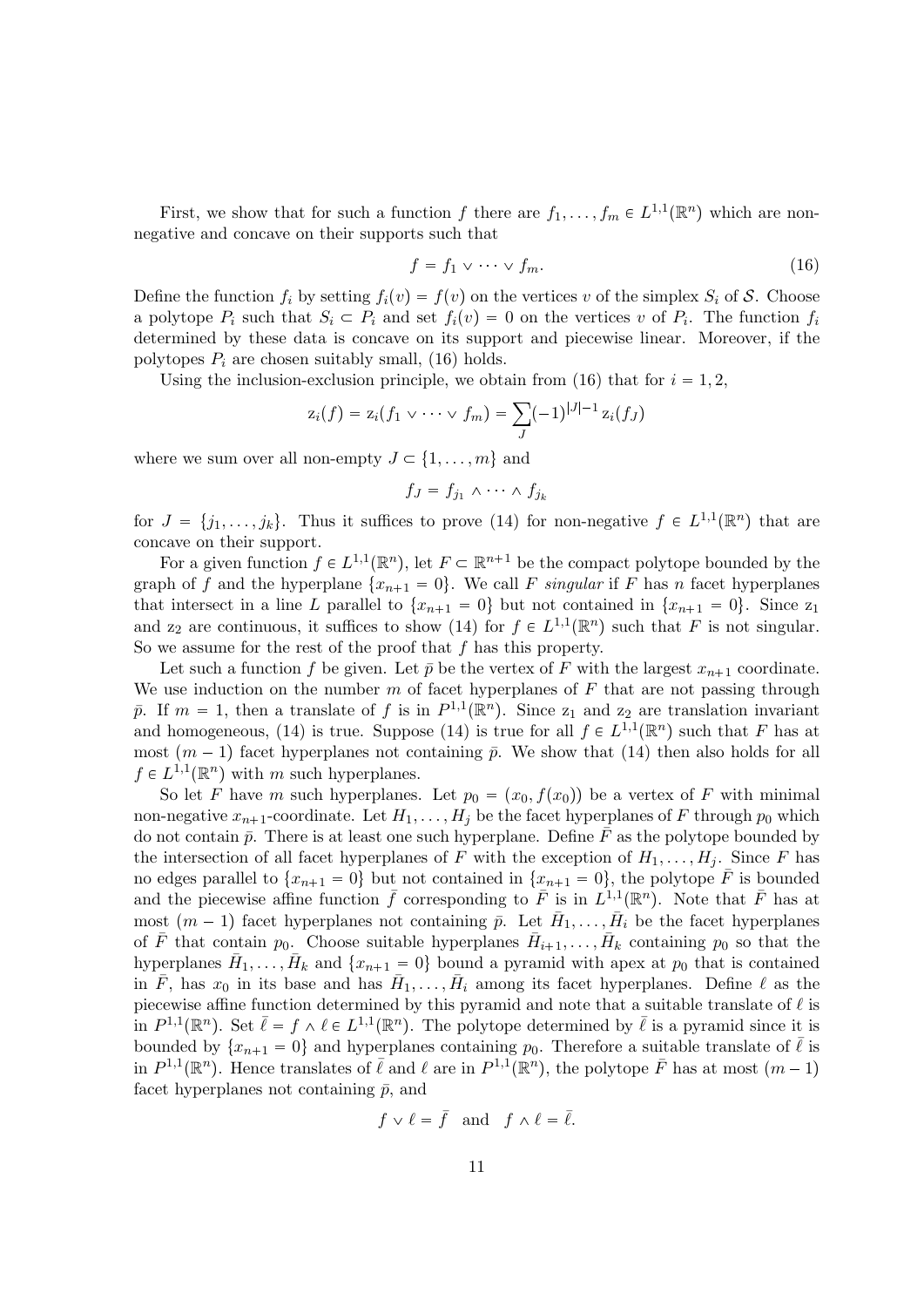Since z is a valuation, we obtain for  $i = 1, 2$  that

$$
z_i(f) + z_i(\ell) = z_i(\bar{f}) + z_i(\bar{\ell}).
$$

Thus by induction (14) holds for all  $f \in L^{1,1}(\mathbb{R}^n)$  with m facet hyperplanes not containing  $\bar{p}$ . This completes the proof of the lemma.  $\Box$ 

### 5 Proof of Theorem 1

Suppose that  $z: W^{1,1}(\mathbb{R}^n) \to \langle \mathcal{K}_c^n, \pm \rangle$  is a continuous affinely covariant valuation. Then for all  $f, g \in W^{1,1}(\mathbb{R}^n)$ ,

$$
z(f) + z(g) = z(f \vee g) + z(f \wedge g).
$$

Hence, applying  $\Pi$ , we obtain by  $(6)$  that

$$
\Pi z(f) + \Pi z(g) = \Pi z(f \vee g) + \Pi z(f \wedge g)
$$

for all  $f, g \in W^{1,1}(\mathbb{R}^n)$ , that is,  $\Pi \circ \mathbf{z} : W^{1,1}(\mathbb{R}^n) \to \langle \mathcal{K}_c^n, + \rangle$  is a valuation. Since z is affinely covariant, (8) implies that  $\Pi \circ z$  is affinely contravariant. Since z and  $\Pi$  are continuous, also  $\Pi \circ z$  is continuous. Thus by Theorem 2, there is a constant  $\tilde{c} \geq 0$  such that

$$
\Pi z(f)=\tilde{c}\,\Pi\langle f\rangle
$$

for every  $f \in W^{1,1}(\mathbb{R}^n)$ . Since  $\Pi$  is injective on  $\mathcal{K}_c^n$ , we obtain that  $z(f) = c \langle f \rangle$  for all  $f \in W^{1,1}(\mathbb{R}^n)$  for some  $c \in \mathbb{R}$ . Combined with Lemma 2, this completes the proof of the theorem.

### Acknowledgements

The author is most grateful to the referees for their critique of the original draft of this paper and for their valuable remarks.

### References

- [1] S. Alesker, Continuous rotation invariant valuations on convex sets, Ann. of Math. (2) 149 (1999), 977– 1005.
- [2] S. Alesker, Description of translation invariant valuations on convex sets with solution of P. McMullen's conjecture, Geom. Funct. Anal. 11 (2001), 244–272.
- [3] S. Alesker, Hard Lefschetz theorem for valuations, complex integral geometry, and unitarily invariant valuations, J. Differential Geom. 63 (2003), 63–95.
- [4] S. Alesker, The multiplicative structure on continuous polynomial valuations, Geom. Funct. Anal. 14  $(2004)$ , 1–26.
- [5] S. Alesker, Valuations on convex sets, non-commutative determinants, and pluripotential theory, Adv. Math. **195** (2005), 561-595.
- [6] S. Alesker, Theory of valuations of manifolds, II, Adv. Math. 207 (2006), 420–454.
- [7] S. Alesker, Theory of valuations on manifolds: a survey, Geom. Funct. Anal. 17 (2007), 1321–1341.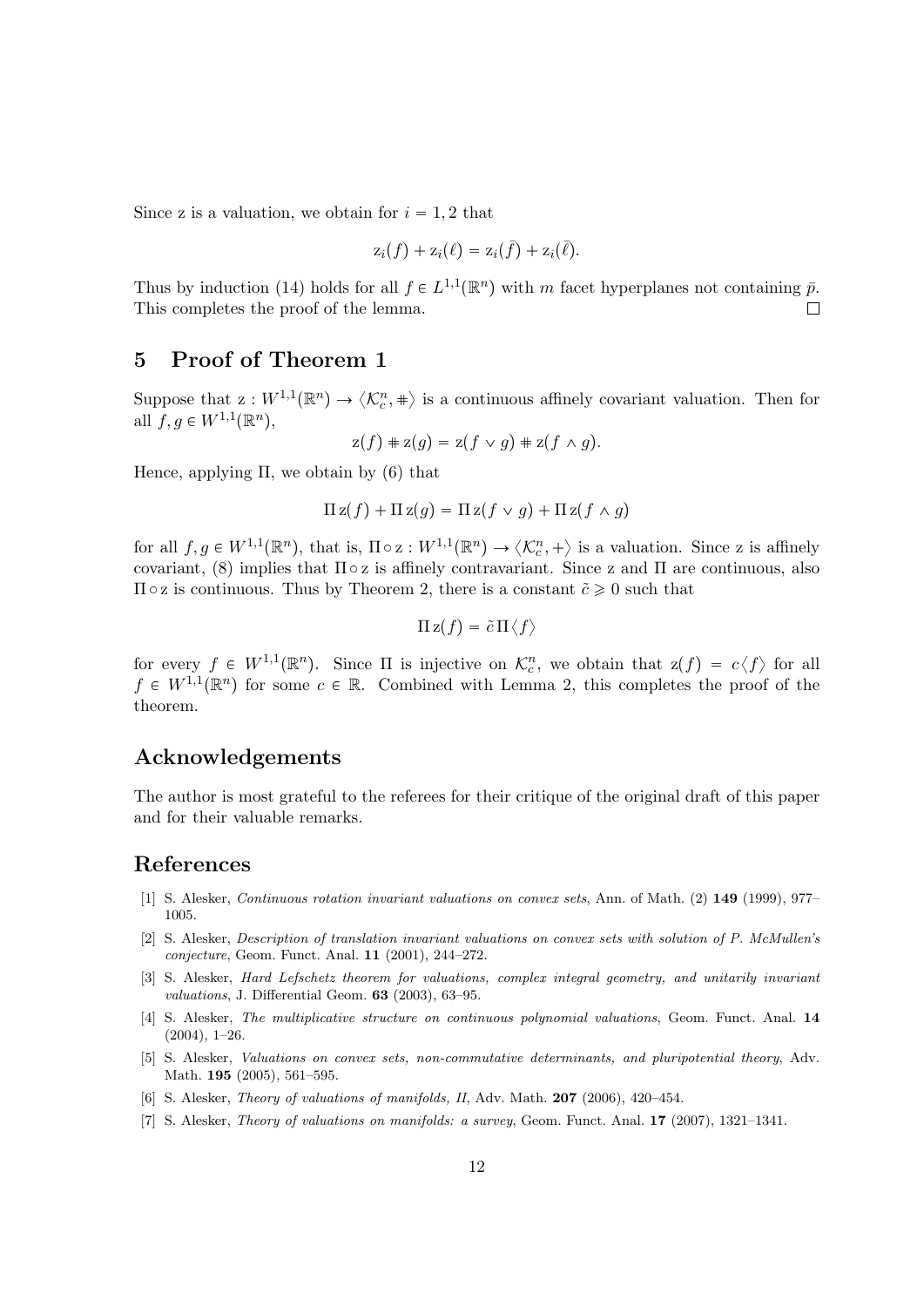- [8] S. Alesker and J. H. G. Fu, Theory of valuations on manifolds. III. Multiplicative structure in the general case, Trans. Amer. Math. Soc. 360 (2008), 1951–1981.
- [9] A. Bernig, Valuations with Crofton formula and Finsler geometry, Adv. Math. 210 (2007), 733–753.
- [10] A. Bernig, A product formula for valuations on manifolds with applications to the integral geometry of the quaternionic line, Comment. Math. Helv. 84 (2009), 1-19.
- [11] A. Bernig and L. Bröcker, Valuations on manifolds and Rumin cohomology, J. Differential Geom. 75 (2007), 433–457.
- [12] S. Campi, A. Colesanti, and P. Gronchi, Blaschke-decomposable convex bodies, Israel J. Math. 105 (1998), 185–195.
- [13] A. Cianchi, E. Lutwak, D. Yang, and G. Zhang, Affine Moser-Trudinger and Morrey-Sobolev inequalities, Calc. Var. Partial Differential Equations 36 (2009), 419–436.
- [14] D. Cordero-Erausquin, B. Nazaret, and C. Villani, A mass-transportation approach to sharp Sobolev and Gagliardo-Nirenberg inequalities, Adv. Math. 182 (2004), 307–332.
- [15] H. Federer and W. Fleming, Normal and integral currents, Ann. of Math. (2) 72 (1960), 458–520.
- [16] J. H. G. Fu, Structure of the unitary valuation algebra, J. Differential Geom. **72** (2006), 509–533.
- [17] R. Gardner, Geometric tomography, second ed., Encyclopedia of Mathematics and its Applications, vol. 58, Cambridge University Press, Cambridge, 2006.
- [18] E. Grinberg and G. Zhang, Convolutions, transforms, and convex bodies, Proc. London Math. Soc. (3) 78 (1999), 77–115.
- [19] P. M. Gruber, Convex and discrete geometry, Grundlehren der Mathematischen Wissenschaften, vol. 336, Springer, Berlin, 2007.
- [20] C. Haberl, Star body valued valuations, Indiana Univ. Math. J. 58 (2009), 2253–2276.
- [21] C. Haberl, Blaschke valuations, Amer. J. Math., in press.
- [22] C. Haberl, Minkowski valuations intertwining the special linear group, preprint.
- [23] C. Haberl and M. Ludwig, A characterization of  $L_p$  intersection bodies, Int. Math. Res. Not. **10548** (2006), 1–29.
- [24] C. Haberl and F. Schuster, Asymmetric affine  $L_p$  Sobolev inequalities, J. Funct. Anal. 257 (2009), 641–658.
- [25] H. Hadwiger, Vorlesungen über Inhalt, Oberfläche und Isoperimetrie, Springer, Berlin, 1957.
- [26] M. Kiderlen, Blaschke- and Minkowski-endomorphisms of convex bodies, Trans. Amer. Math. Soc. 358 (2006), 5539–5564.
- [27] D. A. Klain, Star valuations and dual mixed volumes, Adv. Math. 121 (1996), 80–101.
- [28] D. A. Klain, Invariant valuations on star-shaped sets, Adv. Math. 125 (1997), 95–113.
- [29] D. A. Klain, Covering shadows with a smaller volume, Adv. Math. 224 (2010), 601–619.
- [30] D. A. Klain and G.-C. Rota, Introduction to geometric probability, Cambridge University Press, Cambridge, 1997.
- [31] G. Leoni, A first course in Sobolev spaces, Graduate Studies in Mathematics, vol. 105, American Mathematical Society, Providence, RI, 2009.
- [32] E. Lieb and M. Loss, Analysis, second ed., Graduate Studies in Mathematics, vol. 14, American Mathematical Society, Providence, RI, 2001.
- [33] M. Ludwig, Projection bodies and valuations, Adv. Math. 172 (2002), 158–168.
- [34] M. Ludwig, *Ellipsoids and matrix valued valuations*, Duke Math. J. **119** (2003), 159–188.
- [35] M. Ludwig, Intersection bodies and valuations, Amer. J. Math. 128 (2006), 1409–1428.
- [36] M. Ludwig, *Minkowski areas and valuations*, J. Differential Geom., in press.
- [37] M. Ludwig, *Covariance matrices and valuations*, preprint.